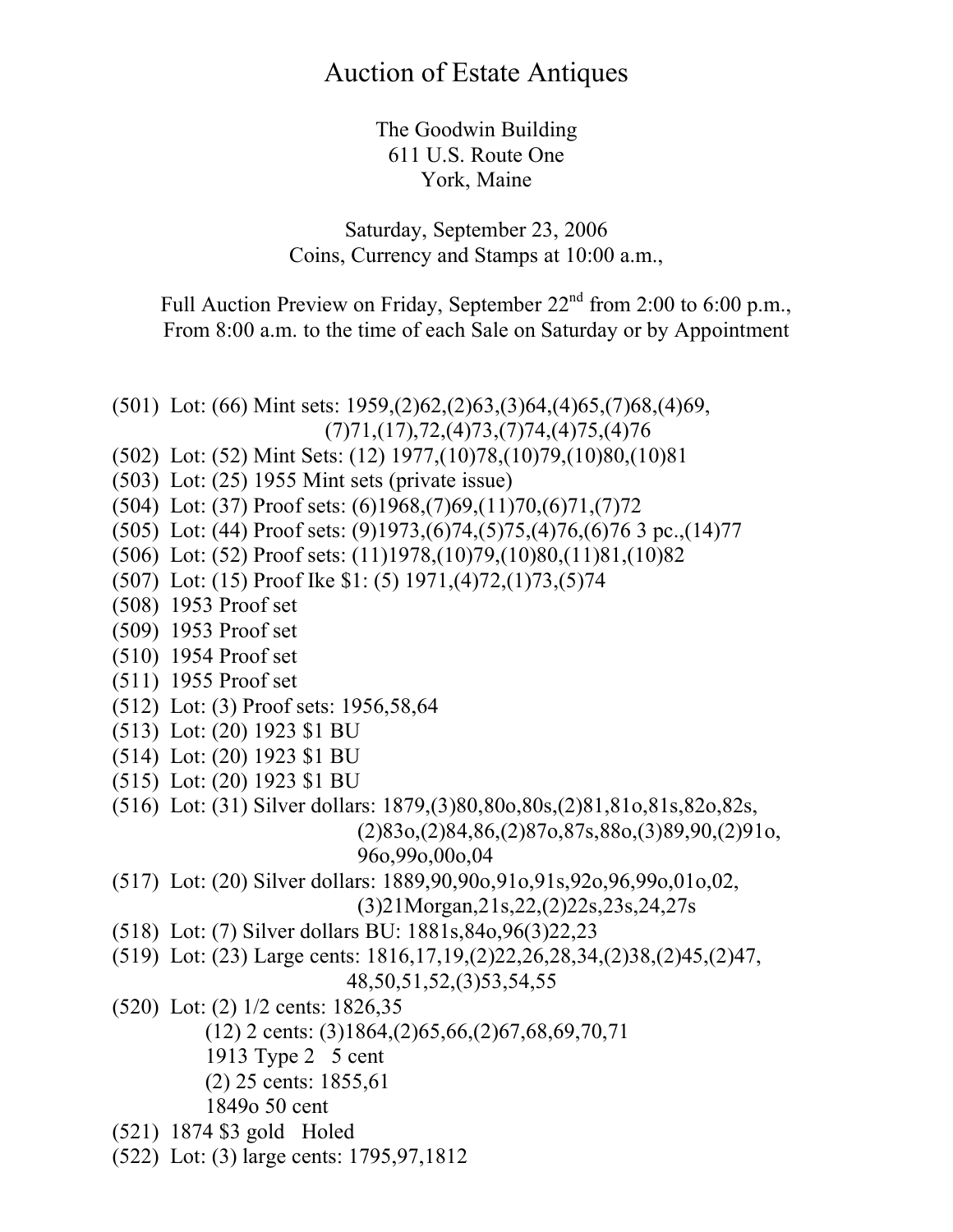- (523) Lot: (5) Austria 1976 100 schillings silver (9) Thailand Baht silver (2) albums world coins
	- Misc. US & world coins
- (524) Lot: (19) 1 ounce .999 silver rounds
- (525) 20'th century US Type set in frame
- (526) Lot: (3) Bahamas 1977 \$100 gold BU (.1808 ounce ea.) Bahamas 1977 \$100 gold Proof
- (527) Hungary, 1915 100 Korona gold (.9802 ounce)
- (528) Lot: Austria 1915 Ducat gold Austria 1892 10 Francs gold Mexico 1945 2 Peso gold
- (529) Lot: Papau New Guinea, 1976 100 Kina gold Unc. (.2769 ounce ea.) Papua New Guinea, 1976 100 Kina gold Proof Netherlands Antilles, 1977 \$200 gold Proof (.2300 ounce)
- (530) 1873 \$1 gold , open 3
- (531) (3) Albums of worldwide currency
- (532) \$30.00 face 90% silver
- (533) Lot: (2) \$1 Silver certificates: 1928a,28b (21) \$1 Silver certificates: 1935 & 1957
- (4) \$2 United States notes: 1928 series (19) \$2 United States notes: 1953 & 1963
	- (30) \$5 Silver certificates: 1934 & 1953
- (534) Lot: 1937 \$1 Canada note
	- (2) 1937 \$2 Canada note
	- (3) 1954 & 1967 Canada notes
	- 1900 Canada 25 cent note
	- 1864 Confederate \$2 note
	- (3) 1864 \$10 Confederate notes
	- Richmond, Va. 60cent note, 4-14-62
	- Alabama 10 cent note, 1-1-1863
	- (2) Hawaii \$1 solver certificate
	- 3'rd issue Fractional notes: 5 cent,
	- 4'th issue Fractional notes: 25 cent, 50cent Dexter, 50 cent Stanton 5'th issue Fractional notes: 25 cent
- (535) Lot: Partial cent album: 1857-1909 (29 pcs.)
	- Partial 10 cent album: 1918-1945 (30 pcs.)
	- Partial 25 cent album: 1932-1964 (53 pcs.)
	- Partial 50 cent album: 1917-1940 (22 pcs.)
- (536) Box of coin albums

HAP MOORE ANTIQUES AUCTIONS *www.hapmoore.com*

Saturday, September 23, 2006 Old Coins, Currency, Stamps Auction 10:00 a.m. Page 2 of 11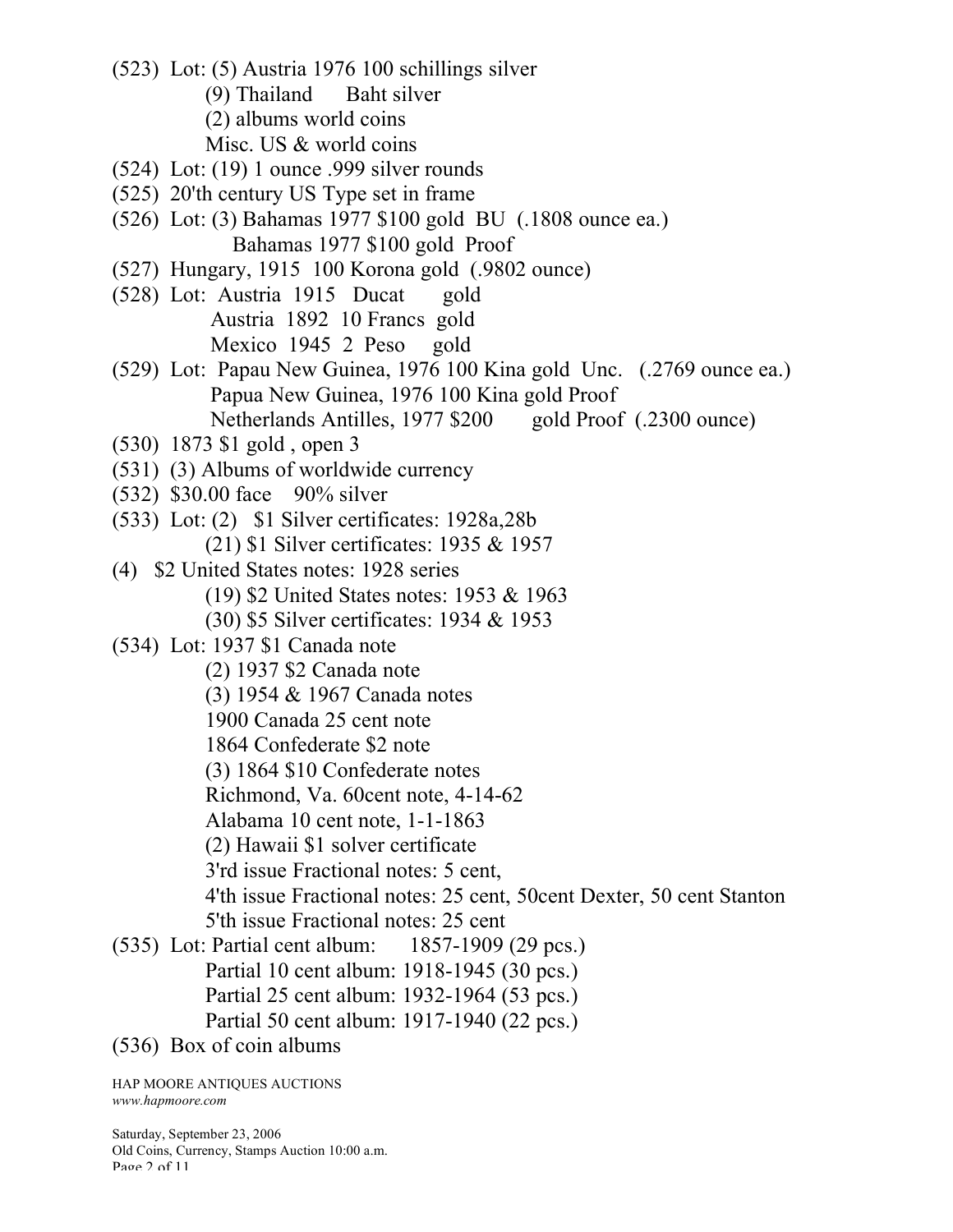- (537) Lot: (3) 1899 \$1 Silver certificates
- (538) Lot: (4) 1899 \$1 Silver certificates
- (539) Lot: (2) 1914 \$1 Federal Reserve Notes
- (540) Lot: 1917 \$1 United States Note
	- (2) 1923 \$1 Silver Certificates
	- (3) 1917 \$2 United States Notes ( 1 is a star note)
	- (13) \$1 silver certificates 1935 to 1957
	- 1954 \$1 Canada & foreign note
- (541) 1899 \$2 Silver certificate
- (542) 1899 \$2 Silver certificate
- (543) Lot: (5) 1914 \$5 Federal Reserve note
- (544) \$5 Somersworth National Bank, Somersworth, NH, Charter# 1183 third issue, plain back
- (545) \$5 Somersworth National Bank, Somersworth, NH, Charter# 1183 third issue, plain back
- (546) \$5 First National Bank, Somersworth, NH, Charter# 1180 third issue, plain back
- (547) \$5 First national Bank of Biddeford, Biddeford, Me., Charter#1089 third issue, red seal
- (548) 1907 \$5 United States Note
- (549) \$5 Somersworth National Bank, Somersworth, NH, Charter#1183 small size, Type 1
- (550) \$5 Amoskeag National Bank, Manchester, NH, Charter #574 small size, Type 1
- (551) Lot: (205)+/- "V" 5 cent
	- (11) Buffalo 5 cent
- (552) (3) Partial 1 cent albums, 1909-40, many semi-keys (2) Partial 1 cent albyms, 1941-date (1132)+/- Mostly Wheat cents
- (553) Lot: (2) Partial Indian cent albums, 1857-1909, (45 pcs.) (104)+/- Indian cents 1857-1909
- (554) 1909s Indian 1 cent
- (555) Lot: (2) 1864L cents
- (556) 1936 York 50 cent
- (557) 1925 Lexington 50 cent
- (558) 1899 50 cent
- (559) 1921 50 cent
- (560) Lot: (2) 50 cents: 1830,32
- (561) Lot: (14) 25 cents: 1895,96,07,11,(2)16,(3)16d,17sT1,23,29,32
- (562) Lot: (8) 50 cents: 1876s,98o,06o,09,12d,17,34,1892 Columbian

HAP MOORE ANTIQUES AUCTIONS *www.hapmoore.com*

Saturday, September 23, 2006 Old Coins, Currency, Stamps Auction 10:00 a.m. Page 3 of 11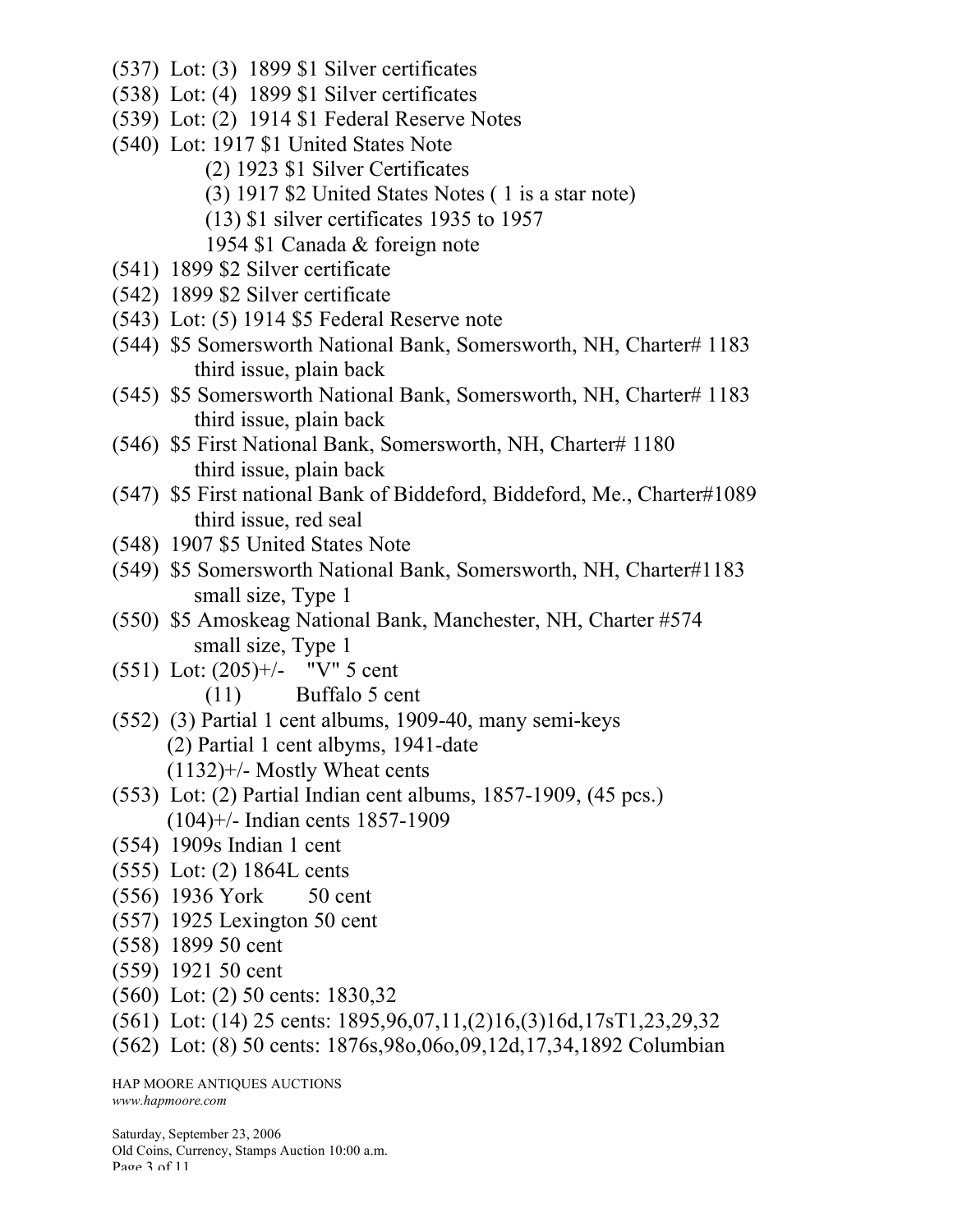- (563) 1916 5 cent High Grade
- (564) 1912 5 cent High Grade
- (565) Lot: (2) 1916 Mercury 10 cent High Grade
- (566) Lot: (9) cents: 1860,65,(2073,(2)75,79,87,88
	- (2) 2 cents: 1864,65
	- (2) 3 cent nickel: 1866,67
	- (7) 5 cent: 1868,70,83 cents, (4) 83 no cents
- (567) Lot: (3) 1/2 dimes: 1835,53Arrows,57
	- (18) 10 cents:1829,35,37,38,48,53Arr,57,(2)57,57o,84,
		- 90,94,00s,02s,07,08d,16
- (568) Lot: (9) 3 cent silver: 1851,(5)52,(3)53
- (569) Lot: (2) counterfeit 50 cent: 1871cc,76 (2) counterfeit dollars: (2)1880
- (570) Lot: (5) silver dollars: 1882,01o,(3)34
- (571) 1913d 5 cent, Type 2
- (572) Lot: (2) 1914d 5 cent
- (573) Lot: (3)5 cent: (2) 1914d,15d
- (574) Lot: (37) 5 cent: (17) 1913 Type 1,(20) 1913 Type 2
- (575) Lot: (53) 5 cent: (18) 1914,(11)15,(19)16,(4)17
- $(576)$  Lot: (3) wartime 5 cents 90% silver: \$25.15 face 40% silver: \$ 6.00 face
- (577) Lot: (9) 50 cents: (5)1951,52,(3)53
- (578) Lot: (99) 1909 VDB cents
- (579) Lot: (2) 1999 Silver Proof Sets
- (580) Lot: (10) 2000 Mint sets (15) Proof sets: 1973,(10)00,(4)01
- (581) Lot: (51)US silver eagles: (9)1986,(9)87,(10)88,(10)89,(13)90
- (582) Lot: (35)US silver eagles: (23)1991,(2)93,(10)00
- (583) Lot: (4) 4 troy ounce silver, \$100 bill ingots, .999 12 troy ounce silver, Walking liberty round, .999
	- (7) 10 Troy ounce silver, Englehard .999 Bars
	- (22) 1 ounce silver, .999 bars
	- (24) .925, sterling medals, (20.98) troy ounces
- (584 Lot: (20) Australian Kookaburra, 1990, 1 ounce silver, .999
	- (30) Canada Maple Leaf, 1990, 1 ounce silver, .999
	- (10) Panama 50 cent, 1953 (.900 fine)
	- (12) Mexico peso, 1960's, (.100 fine)
- (585) Lot: (5) silver dollars: 1878s,84,23,23s,24
	- (3) 1947d 10 cent BU

HAP MOORE ANTIQUES AUCTIONS *www.hapmoore.com*

Saturday, September 23, 2006 Old Coins, Currency, Stamps Auction 10:00 a.m. Page 4 of 11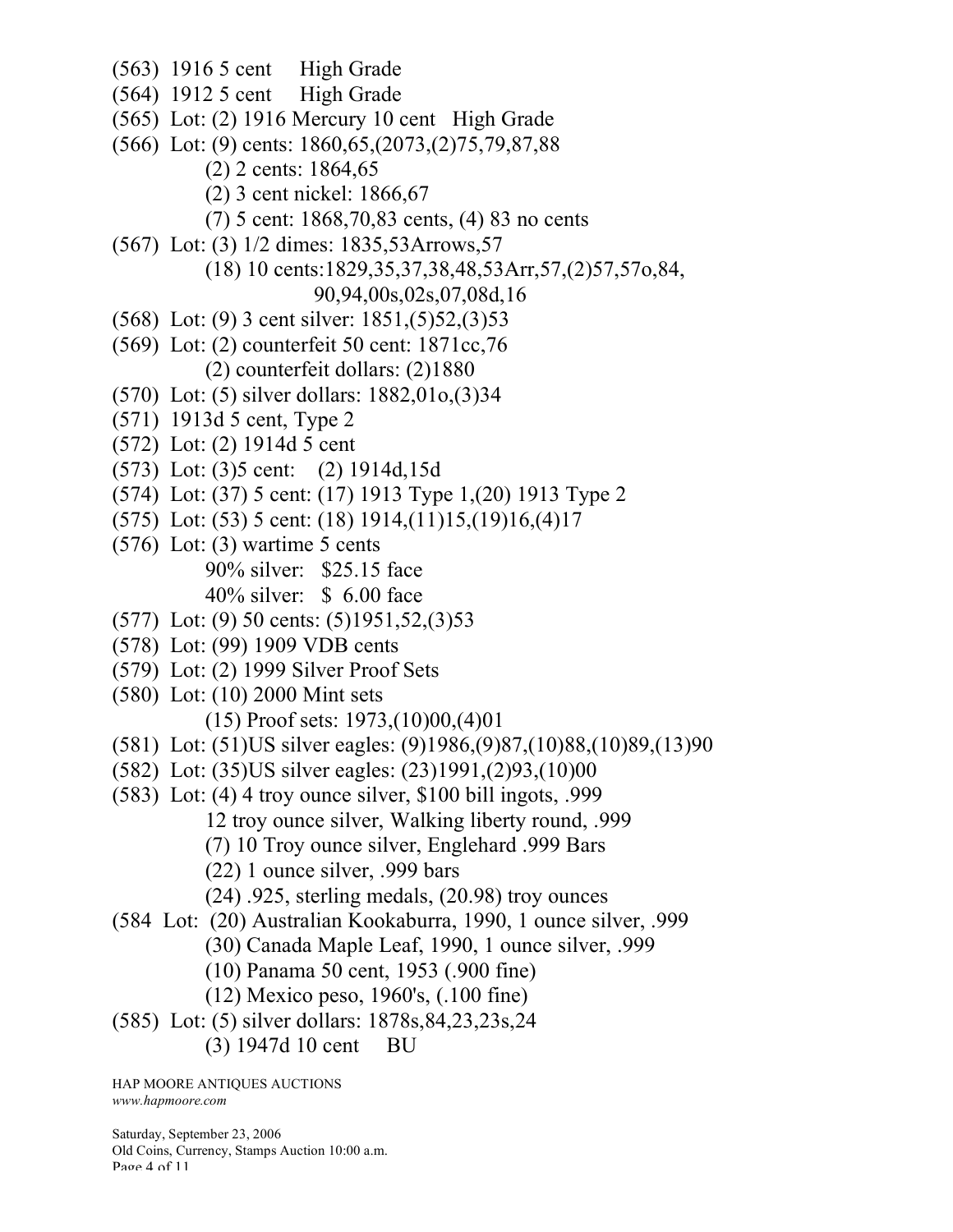90% silver: \$1.25 face 40% silver; \$2.00 face (55) 1943 steel cents

1857 cent

1891o 10 cent

- (586) Lot: (2) stock pages world coins
	- (2) 1919 France francs Unc. Canada 1990 \$1 Proof Lot of world currency Philippines silver type set \$109.00 face Canada coinage
- (587) 1922 \$10 Gold Certificate
- (588) 1914 \$2 Federal Reserve Note, Chicago
- (589) 1928 \$20 Gold Certificate
- (590) Lot: (23) \$1 Silver Certificates, 1957 & 1957b, UNC.
- (591) Lot: (9) \$1 1985 Federal Reserve Notes, Block FA, uncut sheets of 4
- (592) Lot: (30) \$1 Canada notes, 1867-1967, No serial #, UNC.
- (593) Lot: (2) \$1 1935a Hawaii Silver certificates, UNC.
- (594) Lot: (20) \$2 United States Notes, 1953a,53c,63a, UNC.
- (595) Lot: 1923 \$1 Silver Certificate 1914 \$1 Federal Reserve Note
- (596) Lot: 1864 Confederate \$10 & \$20 1862 Confederate \$5 Virginia Treasury Note, \$1, 5-15-62 Charlottesville, Va. \$1, 5-1-61 Monticello Bank \$1
- (597) Lot: Great Britian 1840 Penny Black stamp
- (598) Lot: (9) 1 cent: 1856,87,03,06,(3)07,08,09vdb Bag misc. US coins (50) 1943 steel cents
	- (2) Mint sets: 1976, 76 3 pc.
- (599) Lot: (29) Proof Silver Eagles: (3086,(4)87,(3)88,(4)89,(6)91,(3)00
- (600) Lot: 1992 Columbus 50 cent Proof
	- (2) 1986 Statue 50 cent Proof
	- (4) 2002 West Point \$1 Unc.
	- (10) 2002 West Point \$1 Proof

The following lots offer a rare opportunity to acquire seldom seen New Hampshire resident hunting & fishing permit stamps from 1960 to 1980 from an estate of an lifetime state wildlife official.

HAP MOORE ANTIQUES AUCTIONS *www.hapmoore.com*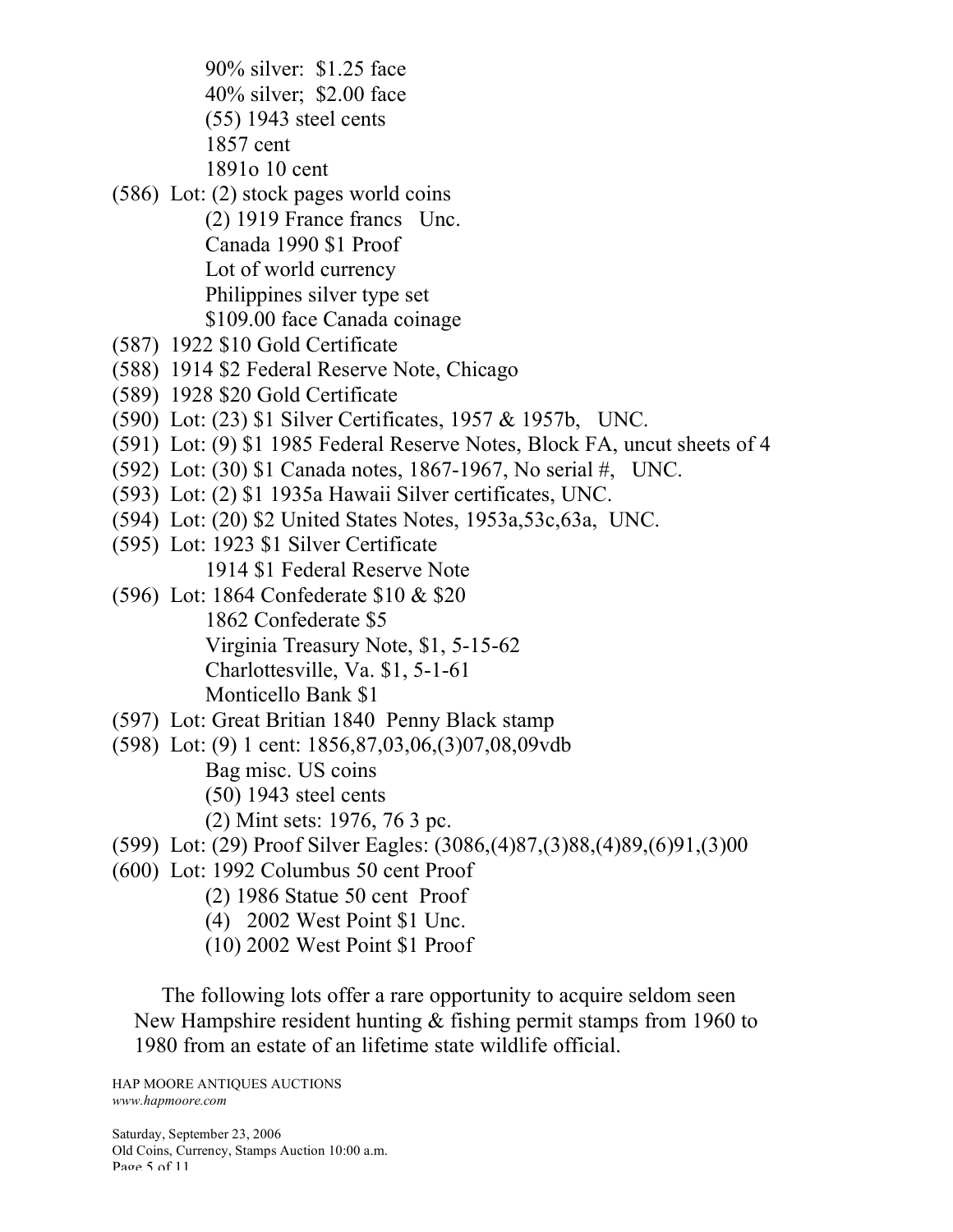- (601) Lot: (740) 1960 \$1 Hunting stamps in booklets
	- (1270) 1960 \$1 Fishing stamps in booklets
		- (610) 1960 \$1 Hunting & Fishing combination stamps in booklets
		- (49) 1950's Beaver stamps in booklets
- (602) Lot: (2000) 1961 \$1 Hunting stamps in sheets of 100
- (603) Lot: (2000) 1961 \$1 Hunting stamps in sheets of 100
- (604) Lot: (2000) 1961 \$1 Hunting stamps in sheets of 100
- (605) Lot: (2000) 1961 \$1 Fishing stamps in sheets of 100
- (606) Lot: (2000) 1961 \$1 Fishing stamps in sheets of 100
- (607) Lot: Set of 100 each 1961 \$1 Fishing, Hunting & Combination stamps
- (608) Lot: Set of 100 each 1961 \$1 Fishing, Hunting & Combination stamps
- (609) Lot: (360) 1961 \$1 Fishing stamps
	- (2060) 1961 \$1 Hunting stamps
		- (260) 1961 \$1 Fishing & Hunting combination stamps
- (610) Lot: (1000) 1961 \$1 Combination stamps in sheets of 100
- (611) 1959 NH Fish & Game pamphlet regarding 1960 permit stamps
- (612) Lot: NH Pheasant Stamps in booklets:
	- (214)1975,(84)76,(309)77,(100)78,(190)79,(50)80
- (613) 1955 Double Die cent
- (614) 1972 Double Die cent High Grade
- (615) 1972 Double Die cent High Grade
- (616) 1983 Double Die cent High Grade
- (617) Lot: Canada 1984 Maple leaf 1 ounce .9999 gold 14k gold bezel, 2.1 grams
- (618) France 1811 20 francs gold on watch fob
- (619) 1897 \$10 gold in heavy rope bezel, total weight 28.2 grams
- (620) Lot: (4) Framed items: 50 Sols, French Assignat, 1793

US Opium tax stamp State of Missouri check, 1874 US Internal Revenue stamp, 1870's

- (621) 1851 \$2 1/2 gold Ganter
	-
- (622) 1902 \$10 gold
- (623) Lot: (59) BU State 25 cent rolls: (4) Ct P,(1) De P,(3) Ky P,(2) Ky D,
	- (3) Ma P,(1) Ma D,(1) NH P,(4) NH D,
	- (3) NY P,(5) NY D,(4) NC P,(3) NC D,
	- (4) RI P,(2) SC P,(3) SC D,(2) TN P,
	- (2) TN D,(3)Vt P,(2)Vt D,(3)Va P,(4)Va D

(624) Lot:(57) BU State 25 cent rolls: (4) De P,(9) De D,(5) Ga P,(4) Ga D,

HAP MOORE ANTIQUES AUCTIONS *www.hapmoore.com*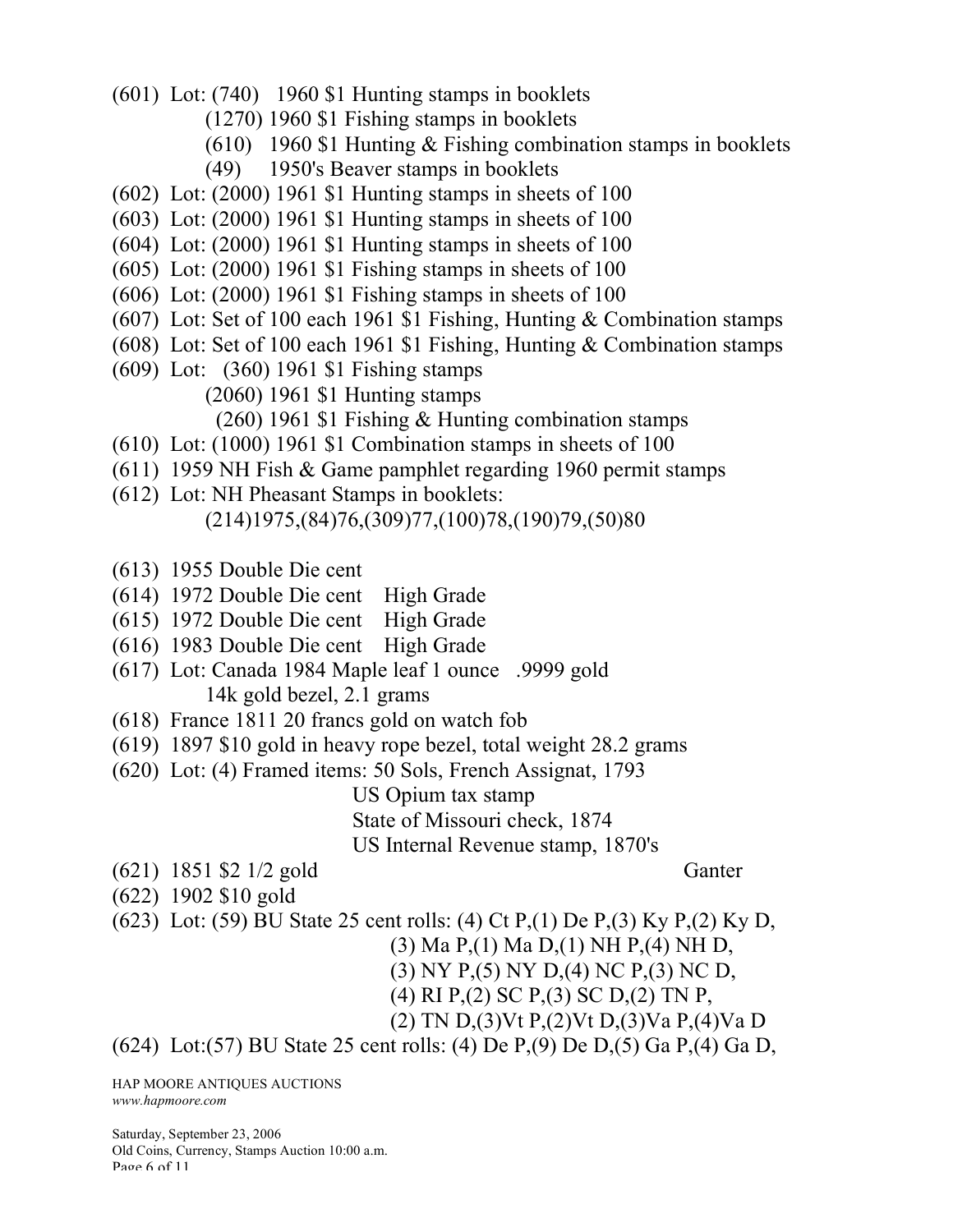(7) NH P,(4) NH D,(4) NJ D,(5) Pa D, (3) Md P,(3) Md D,(4) RI D,(1) SC P, (2) Va P,(2) Va D (5) State 25 cent sets Bu & Proof: Ct, NJ, Pa, Ga, De (625) Lot: US Duck stamps, plate blocks of 6: 1981,82,84,(2)85,86,87,89,90 \$480 face value (626) Lot: \$177.16 face value postage (7) covers (627) Lot: (250) Restore Old Fort #4, Charlestown, NH in sheets of 50 (628) Lot: (17) Confederate notes: \$1 6-2-1862 (2) \$2: 6-2-1862, 2-7-1864 (5) \$5: 4-6-1863, (4) 2-17-1864 (9) \$10: 9-2-1861, 4-6-1863,(7) 2-17-64 (629) Lot: (15) Confederate notes: (7) \$20 2-17-1864 (4) \$50 2-17-1864 (4) \$100: (2) 1862, (2) 2-17-64 ( Haxby # are given on the following lots when known) (630) Lot: (2) Alabama notes: G-16a \$10 Central Bank, Montgomery G-20a \$50 Central Bnak, Montgomery (6) Georgia notes: G-10b \$5 Planter's & Mechanic's Bank, Dalton G-6a \$1 Augusta Insurance Banking Co, Augusta G-50b \$20 Bank of Columbus, Columbus G-10b \$10 Merchant's & Planter's, Savannah G-12b \$20 Merchant's & Planter's, Savannah (4) Illinois notes: G-28 \$10 Bank of Cairo, Kaskaskia G-22 \$ 5 Bank of Cairo, Kaskaskia G-24 \$ 5 Bank fo Cairo, Kaskaskia \$10 Illinois Exporting, Mining & Man. Co. Jackson (631) Lot: (12) Indiana notes: G4a \$2 Farmer's & Drover's Bank, Petersburg G8a \$10 " " " " G80 \$5 Bank of Vincennes, Vincennes G2 \$1 Exchange Bank, Greencastle G8 \$10 Greene County Bank, Bloonfield (SENC) G258 \$1 Bank of the state of Indiana<br>(SENC) G164 \$5 " " " " " " " (SENC) G164 \$5 " " " " " " " \$2 State of Indiana, Goshen

HAP MOORE ANTIQUES AUCTIONS *www.hapmoore.com*

Saturday, September 23, 2006 Old Coins, Currency, Stamps Auction 10:00 a.m. Page 7 of 11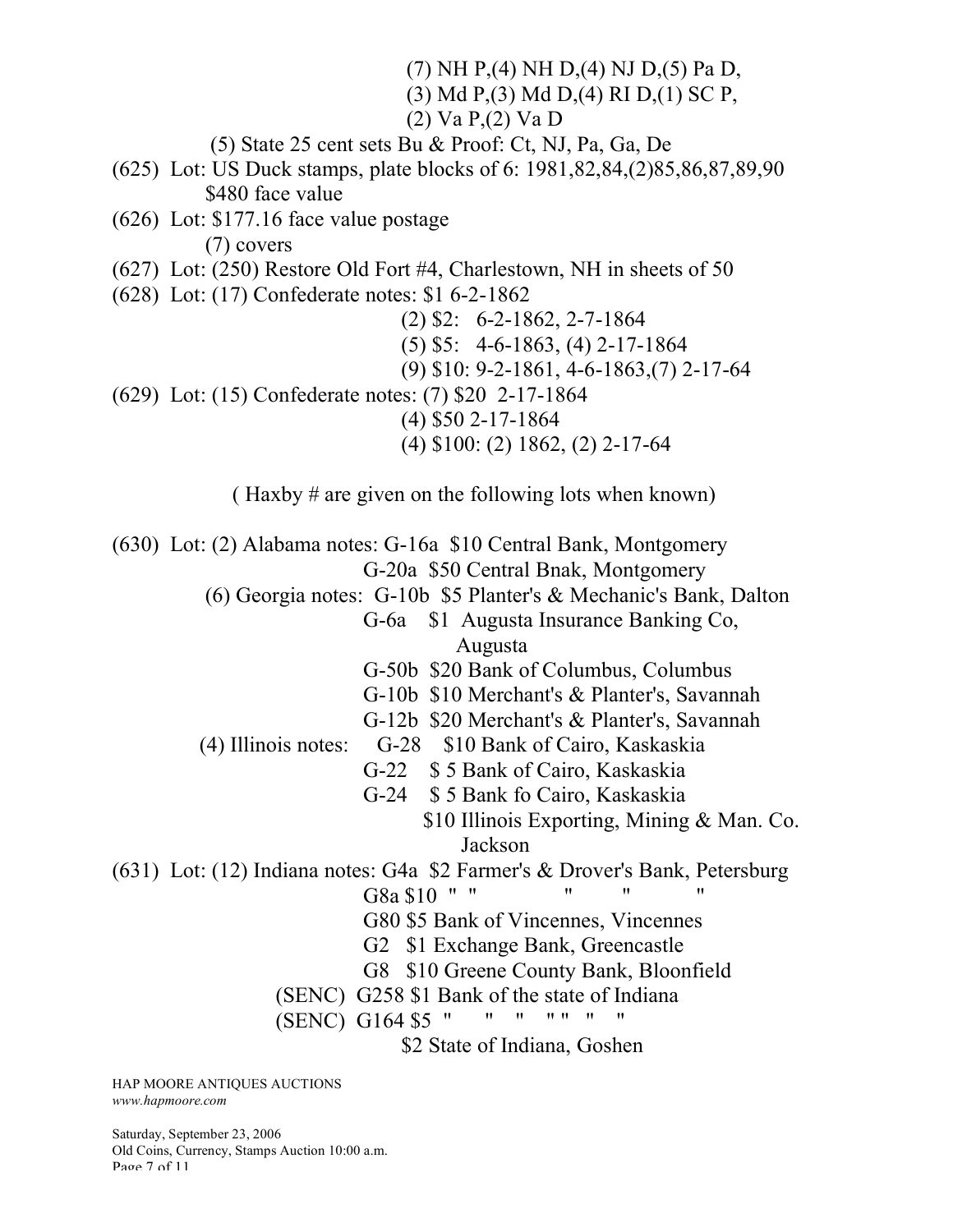G6a \$3 Citizen's Bank of Gosport, Gosport G8 \$5 Boone County Bank, Lebanon G4 \$5 State Stock Security Bank,Newport G4 \$5 New York Stock Bank, Vincennes (632) Lot: (6) Maryland notes: G2a \$1 American Bank, Baltimore G8b \$10 Allegheny County Bank, Cumberland G2b \$1 Farmer's & Merchant's Bank, Greensboro G4b \$2 " G32 \$2 Bank of Salisbury, Salisbury G8a \$5 Clinton Bank, Westernport (9) Michigan notes: 25 cent Erie & Kallamazoo Railroad Bank  $G28a$  \$2 " " \$2 Adrian Insurance Co., Adrian \$3 " " " " G4a \$2 State Bank of Michigan, Detroit G6 \$1 Bank of Michigan, Detroit G2 \$1 " " " , Marshall G4 \$3 " " " , Marshall G40 \$1 Bank of Washtenaw, Ann Arbor (5) Mississippi notes: G16 \$20 Mississippi & Alabama Railroad Co. G22  $$25$  " " "<br>G20  $$100$  " " " " G30 \$100 " G26a \$10 Mississippi Union Bank \$10 State of Mississippi Louisiana note: \$2 Jackson & GreaT Northern Railroad (3) Nebraska notes: G8a \$5 Waubeek Bank, De Soto \$1 City of Omaha, Omaha City G6a \$5 Bank of Takema (633) Lot: New York note: S10 \$5 Oneida Valley Bank, Oneida (7) N.Carolina notes: (2) 5 cent 1-1-1865 (2) 25 cent 1-1-1864 (2) \$1 : 10-2-1861, 1-1-1863 \$2 10-2-1861 (3) Ohio notes: \$20 Piqua \$3 Cincinnati & Whitewater Canal Co. G-8 \$5 Union Bank of Exchange, Cinc. (4) S. Carolina notes: G-4a \$5 Farmer's & Exchange Bank, Charlestown G-6a \$20" " " " " " G-38b \$2 Bank of State of S.Carolina G-34b \$1 State Bank of S. Carolina

HAP MOORE ANTIQUES AUCTIONS *www.hapmoore.com*

Saturday, September 23, 2006 Old Coins, Currency, Stamps Auction 10:00 a.m. Page 8 of 11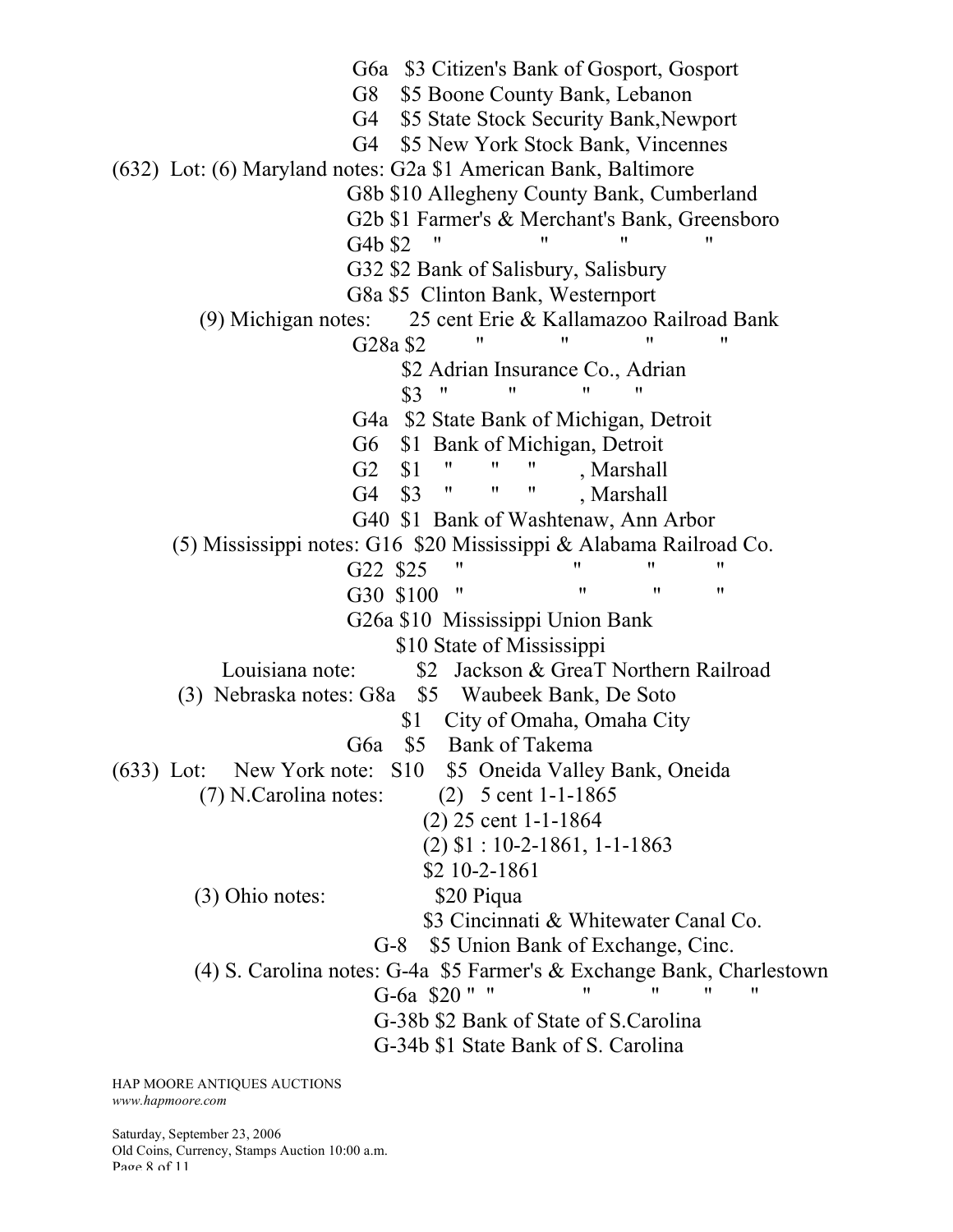(3) Tennessee notes; G-46 \$10 Bank of E. Tennessee, Knoxville G-50 \$1 Citizen's Bank, Nashville

G-2 \$1 Mechanic's Bank, Memphis

(5) Virginia notes: G-10c \$20 Exchange Bank, Norfolk

G-12b \$100 Exchange Bank, Norfolk

- G-8b \$100 Exchange Bank, Norfolk
	- \$1 Virigina Treasury Bank, 10-21-61
	- \$5 James River Bank

\$100 Advertising note

Canada: \$5 Zimmermann Bank, payable in Elgin

(634) Lot: Fractional currency: 3'rd issue: 3 cent

4'th issue: (2) 10 cent, 25 cent, 50 cent Lincoln,

50 cent Dexter

5'th issue: 10 cent, 25 cent, 50 cent

- (635) Lincoln Assay Medal, large bronze in original box, 1920's, given by Illinois Watch Co.
- (636) Lot: (2) silver bicentennial medals

1620-1970 Pilgrim medal, large

- (26) fantasy Pine Tree Shillings
- 3 pc. set Sudbury bicentennial medals 1989

Bicentennial medal

Spanish piece of eight

Bag misc. world coins & tokens

(4) 1976 \$2 ,1'st day of issue

1935e \$1 silver certificate

- (637) Lot: (2) 1906 10 cent High Grade
- (638) Lot: 1806 1/2 cent
	- (5) cents: 1826,62,63,83,06

(5) silver dollars: 90o,91o,23,(2)24

- (639) 1906 5 cent High Grade
- (640) 1854 \$3 gold holed with loop
- $(641)$  Lot: 90% silver .60 face

Germany 1951J 2 mark

1857FE cent

- (2) coin jewelry items
- 1911 bronze medal, Cardinal Gibbons

(2) stock certificates, Cascade silver mines

(642) Lot: NY Stock Exchange certificate, 1867 1874 Arr 10 cent Bag of world coin including silver

HAP MOORE ANTIQUES AUCTIONS *www.hapmoore.com*

Saturday, September 23, 2006 Old Coins, Currency, Stamps Auction 10:00 a.m. Page 9 of 11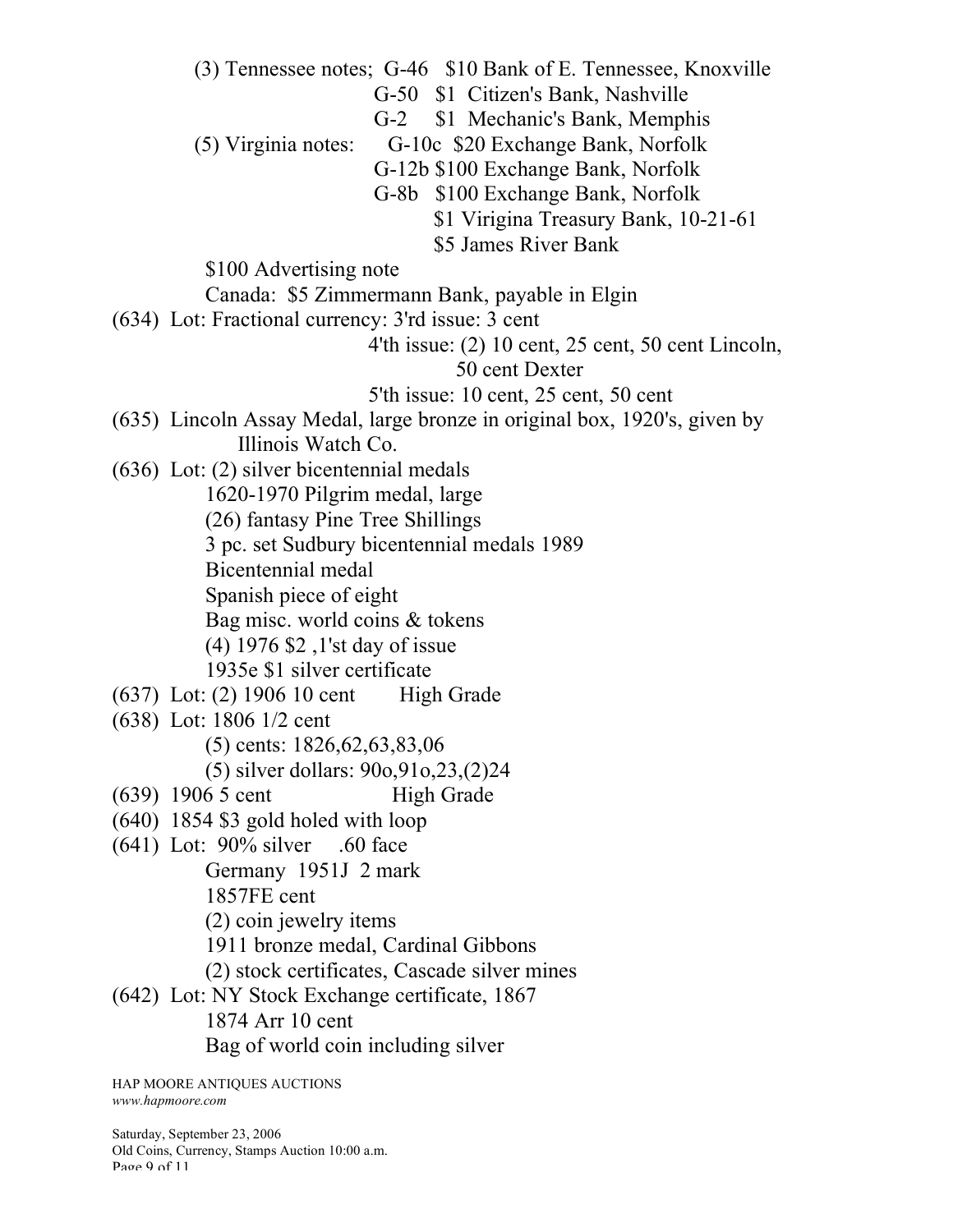Sleeve world currency

- (643) 1927 \$2 1/2 gold
- (644) Lot: 1862 cent, 1869 2 cent,1865 3 cent,1831 5 cent, 1922 \$1 1926 Oregon 50 cent High Grade 1920 Pilgrim 50 cent 1892 Columbian 50 cent High Grade Mexico, 1904 CnMh, 8 reales
- (645) Lot: 1880 US Assay Commission Medal, Bronze Duald Hosack, MD Medal by Furst, Bronze 1885 Bismarck medal in bronze 1837 British jeton
- (646) Lot: (6) cents: 1826,27,48,51,54,55 40% silver: \$1.00 face (9) 5 cent: (6) 1883 no cent, (3) 1938 unc
- (647) Lot: (2) Early US & World postal albums, some better Postal covers
- (648) Lot: (4) 1965 England, Churchill crowns 90% silver: \$62.40 face 40% silver: \$ 2.50 face
- (649) Lot: (4) Plate block albums: 1918-63 Stock album of used US stamps
- (780)  $$525.00 +/-$  Mint US postage mostly in sheets
- (781) Flat of US stock certificates
- (782) Lot: Album of worldwide stamps Album of worldwide wildlife 1'st day covers
- (783) US & world covers and used & mint postage
- (784) 1823 50 cents
- (785) Lot: (19) cents: 1905,09,(2)09vdb,10,13,(2)16,17,20,23,24,25,26,(2)27, (2)28,(2)29 All High Grade
- (786) Lot: (13) 5 cents: (5)1883NC,00,04,(2)12,14,15,(2)16 Many High Grade
- (787) Lot: (9) Indian cents
	- (283)+/- wheat cents 1909-58
	- 1869 2 cent
	- 1882 5 cent
	- (2) 3 cent nickel: 1867,68
	- (2) 3 cent silver: 1852,53
	- 1830 1/2 dime
	- (4) 10 cents: 1827,34,87,14s
	- 1893 Columbian 50 cent
	- (2) silver dollars: 1879o,83

HAP MOORE ANTIQUES AUCTIONS *www.hapmoore.com*

Saturday, September 23, 2006 Old Coins, Currency, Stamps Auction 10:00 a.m. Page 10 of 11